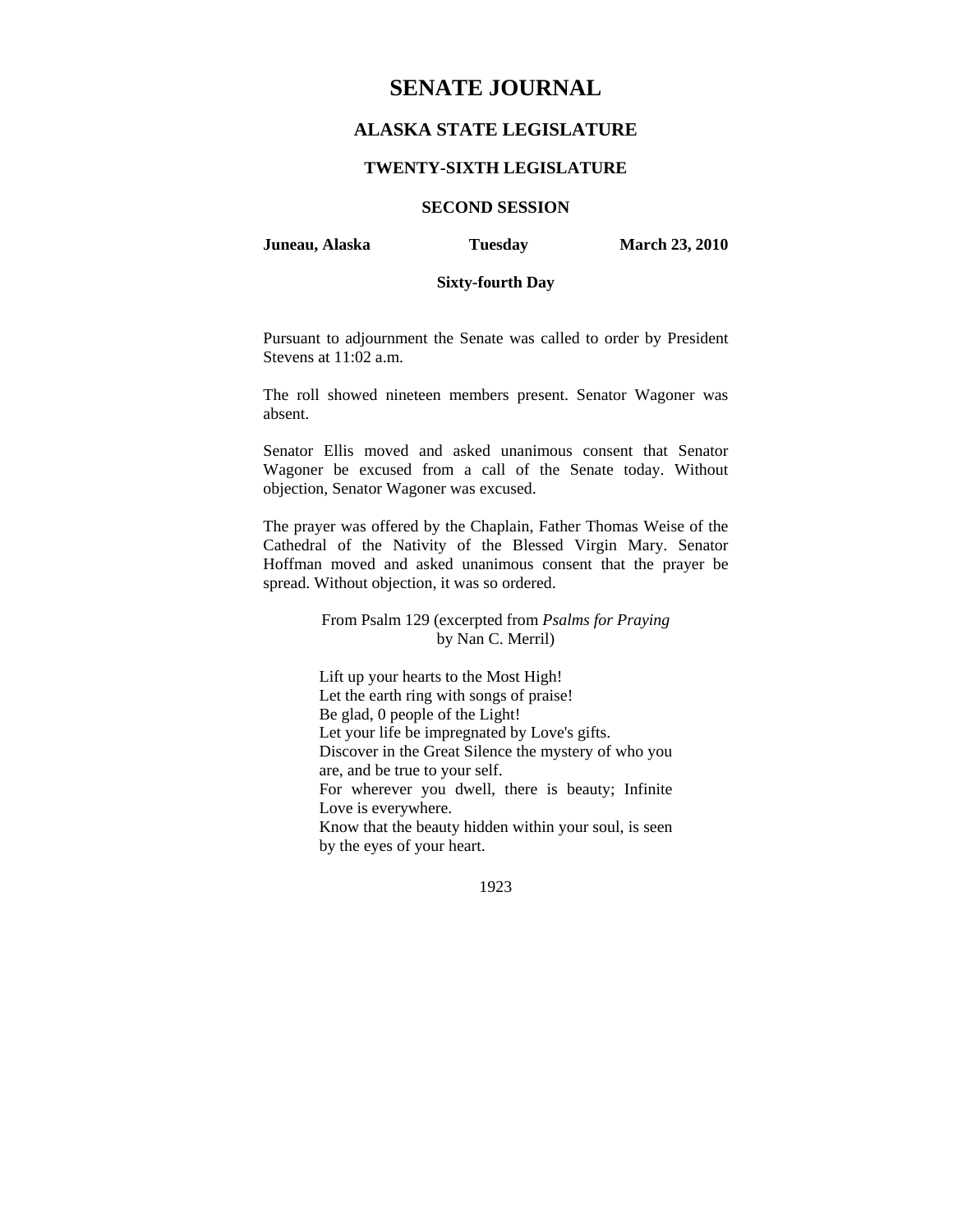Let the still small voice of the Beloved guide you by day and comfort you by night; Then you will be blessed and, in turn, you will be a blessing to the world.

Gracious God, you created us and placed us within families to learn how to love and be loved. We praise you for your goodness. We thank you for your gifts. Bless our State with your love. Raise up in Alaska good and holy families, loving husbands and wives, devoted parents and children. Raise up from our families and friends dedicated and generous leaders who will serve as models in our communities. Amen.

Senator McGuire led the Senate in the Pledge of Allegiance.

#### **Certification**

Senator Ellis moved and asked unanimous consent that the journal for the sixty-third legislative day be approved as certified by the Secretary. Without objection, it was so ordered.

#### **Messages from the Governor**

#### **HB 274**

Message was read stating the Governor signed the following bill on March 22 and transmitted the engrossed and enrolled copies to the Lieutenant Governor's Office for permanent filing:

> HOUSE BILL NO. 274 "An Act establishing August 7 as Purple Heart Day."

> > Chapter 2, SLA 2010 Effective Date: 6/20/10

#### **Messages from the House**

Message dated March 22 was read stating the House passed and transmitted for consideration: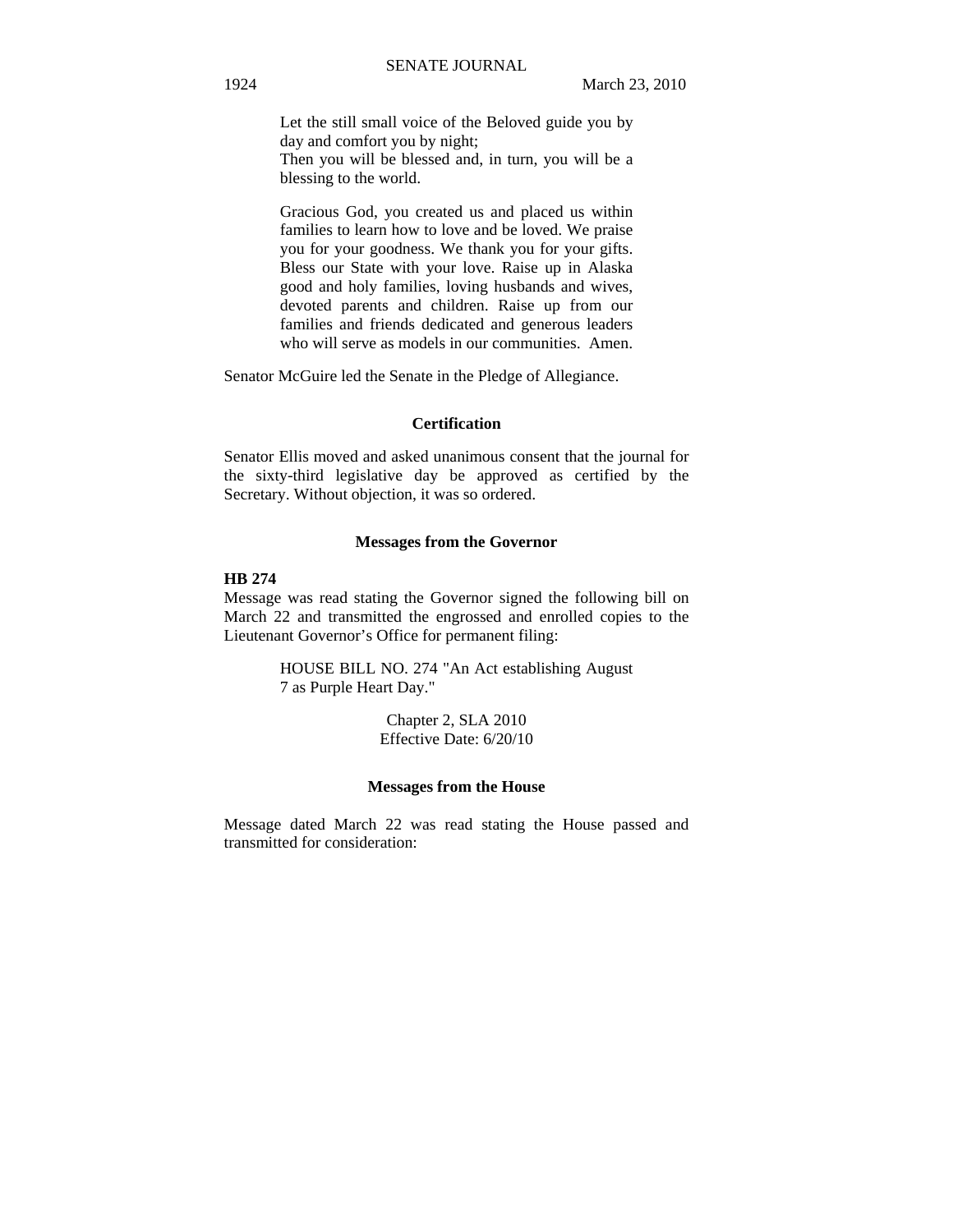## **First Reading and Reference of House Bills**

## **HB 225**

CS FOR HOUSE BILL NO. 225(FIN)(Corrected) BY THE HOUSE FINANCE COMMITTEE, entitled:

> "An Act relating to the State Procurement Code; relating to the procurement of supplies, services, professional services, construction services, state fisheries products, state agricultural products, state timber, and state lumber; relating to procurement preferences; relating to procurement by the office of the ombudsman, the Alaska Industrial Development and Export Authority, the Alaska Energy Authority, and other state agencies and public corporations; and providing for an effective date."

was read the first time and referred to the State Affairs and Finance Committees.

#### **HB 245**

HOUSE BILL NO. 245 BY REPRESENTATIVE THOMAS, entitled:

"An Act relating to licensure as an optometrist; establishing a retired status optometrist license; and providing for an effective date."

was read the first time and referred to the Labor and Commerce Committee.

#### **Standing Committee Reports**

## **SB 215**

Senator Olson submitted the following correction to his recommendation on the Finance Committee report dated March 22 considering SENATE BILL NO. 215 "An Act requiring the Department of Health and Social Services to accept federal prescription drug benefits or to provide comparable benefits for residents of the Alaska Pioneers' Home" (page 1907):

Senator Olson changed from "no recommendation" to "do pass."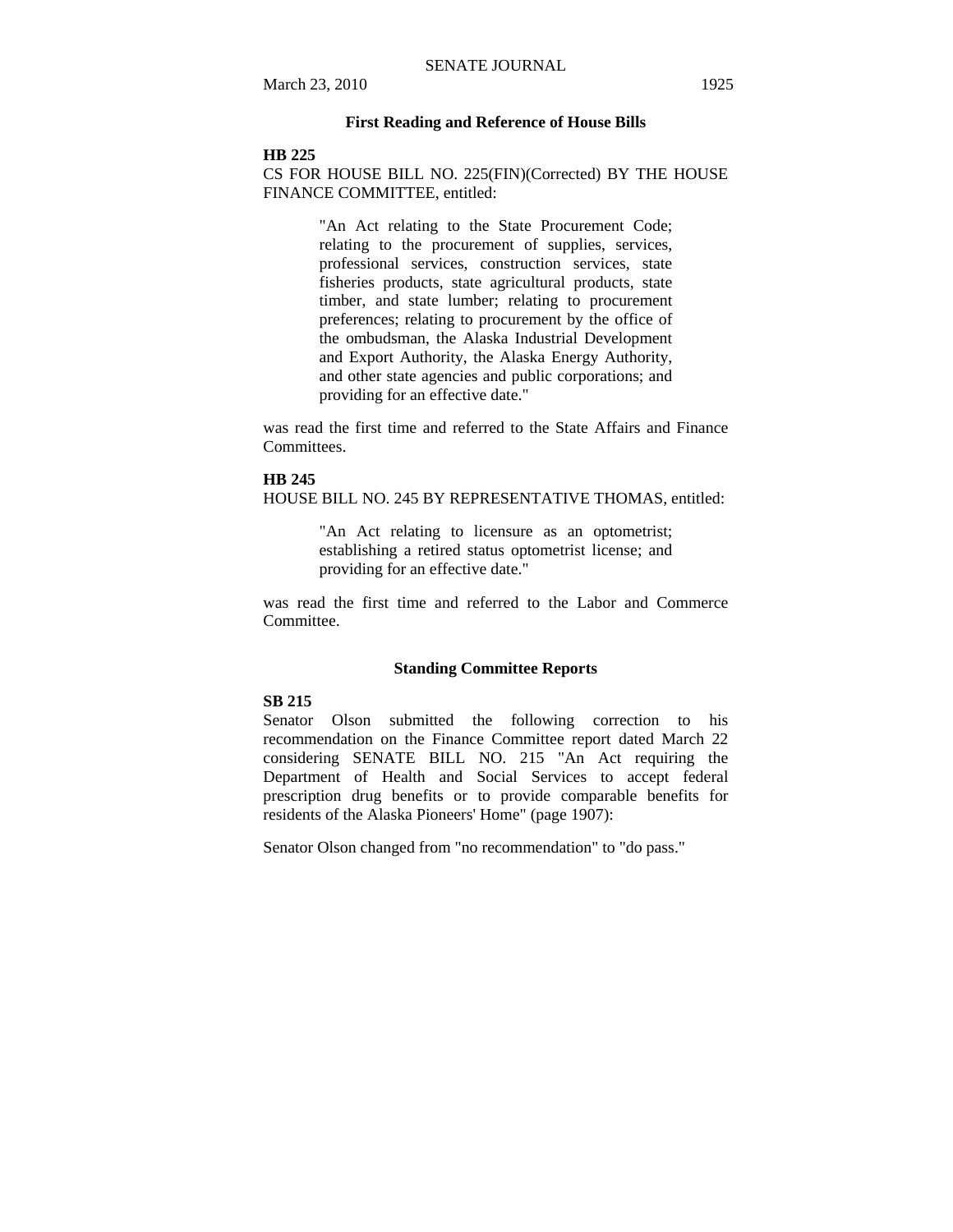**SB 228**  The Resources Committee considered SENATE BILL NO. 228 "An Act providing for an industrial incentive investment tax credit and including a gas-to-liquids facility as an eligible investment; and providing for a production tax limit on gas used as a raw material for producing liquids or petrochemicals from gas in the state" and recommended it be replaced with

> CS FOR SENATE BILL NO. 228(RES) "An Act providing for a tax credit for investment in a facility that produces liquids from gas, coal, or biomass; and providing for a production tax limit on gas used in the state as a raw material for producing liquids or petrochemicals from gas."

Signing do pass: Senators McGuire, Wielechowski, Cochairs. Signing no recommendation: Senators Huggins, Stevens, French. Signing amend: Senator Stedman.

The following fiscal information was published today: Fiscal Note No. 1, indeterminate, Department of Revenue

The bill was referred to the Finance Committee.

# **SB 239**

The Judiciary Committee considered SENATE BILL NO. 239 "An Act relating to ignition interlock devices, to refusal to submit to a chemical test, and to driving while under the influence" and recommended it be replaced with

CS FOR SENATE BILL NO. 239(JUD)

Signing do pass: Senator French, Chair; Senator Wielechowski. Signing no recommendation: Senator Coghill.

The following fiscal information was published today: Fiscal Note No. 1, zero, Department of Law Fiscal Note No. 2, zero, Department of Administration

The bill was referred to the Finance Committee.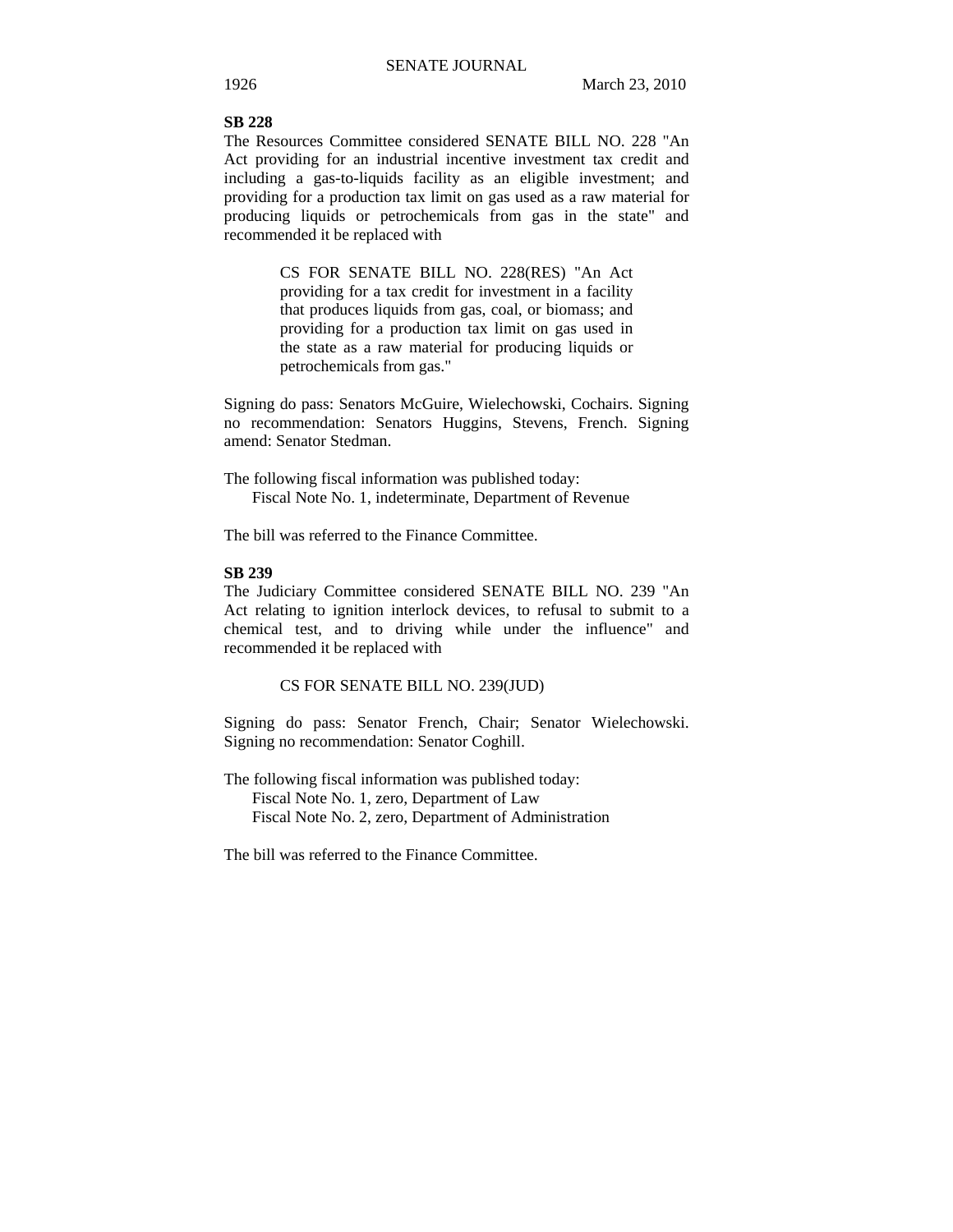## **SB 249**

The State Affairs Committee considered SENATE BILL NO. 249 "An Act relating to official action by electronic transmission, to records, and to public records." Signing do pass: Senator Menard, Chair; Senators French, Meyer, Paskvan, Kookesh.

The following fiscal information was published today: Fiscal Note No. 1, zero, Department of Administration

The bill was referred to the Judiciary Committee.

#### **SB 282**

The State Affairs Committee considered SENATE BILL NO. 282 "An Act relating to the amount of the transfer from the earnings reserve account of the Alaska permanent fund for 2010 permanent fund dividends; and providing for an effective date." Signing do pass: Senator Menard, Chair; Senators French, Kookesh, Paskvan. Signing no recommendation: Senator Meyer.

The following fiscal information was published today: Fiscal Note No. 1, zero, Department of Revenue

The bill was referred to the Finance Committee.

## **SB 287**

The Resources Committee considered SENATE BILL NO. 287 "An Act amending the powers and duties of the Alaska Railroad Corporation and the Alaska Housing Finance Corporation related to the exercise of authority to purchase, transport, and sell natural gas produced on the North Slope for in-state use, and transferring exclusive and primary responsibility for the initiation and development of that project from the Office of the Governor and the Department of Natural Resources to those corporations; and providing for an effective date" and recommended it be replaced with

> CS FOR SENATE BILL NO. 287(RES) "An Act amending the powers and duties of the Alaska Railroad Corporation related to the exercise of authority to purchase, transport, and sell natural gas produced on the North Slope for in-state use, and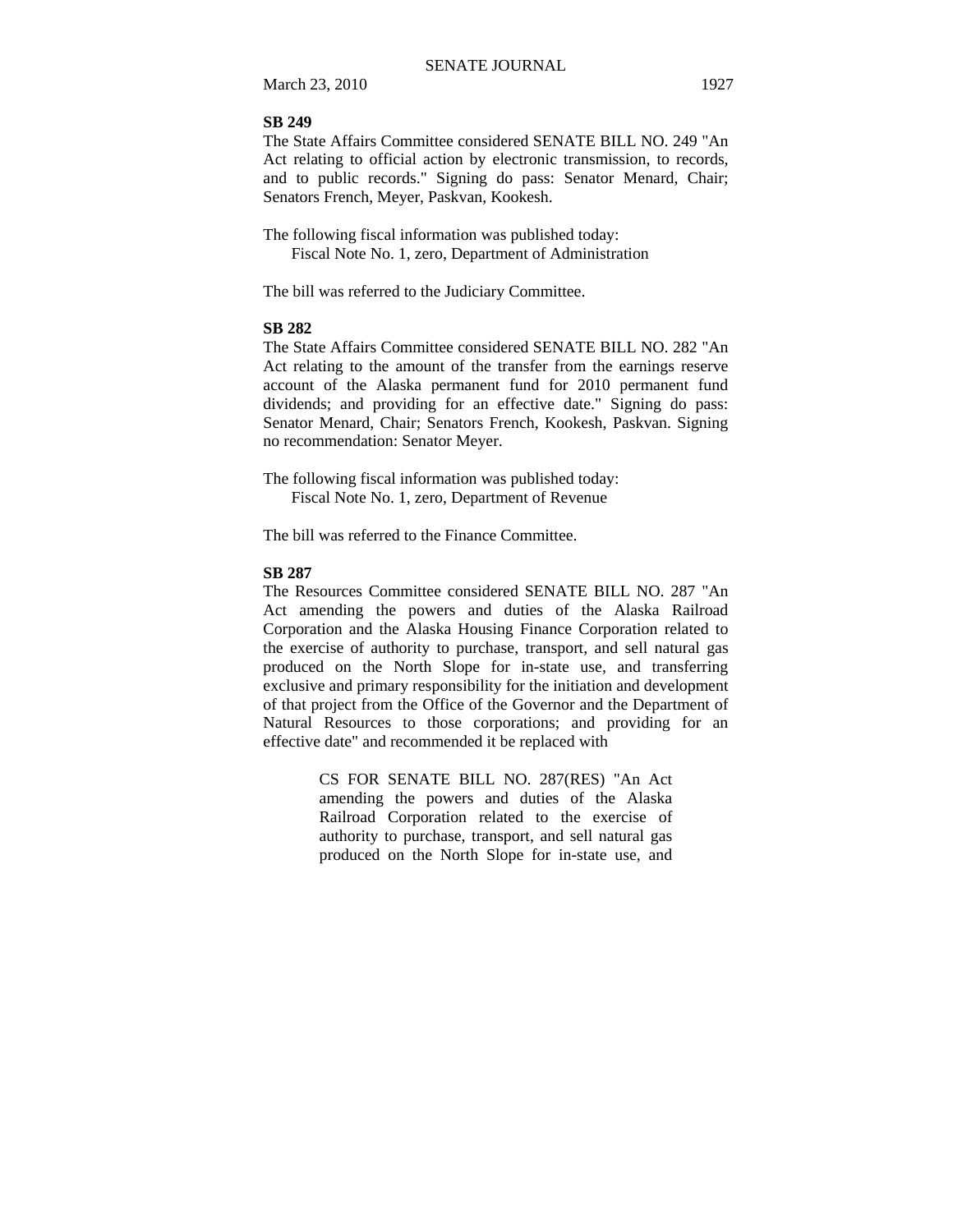transferring exclusive and primary responsibility for the initiation and development of that project to that corporation; and providing for an effective date."

Signing do pass: Senator McGuire, Cochair; Senator Huggins. Signing amend: Senator Wielechowski, Cochair; Senator French. Signing no recommendation: Senator Wagoner.

The following fiscal information was published today:

 Fiscal Note No. 1, Department of Commerce, Community and Economic Development Fiscal Note No. 2, zero, Department of Revenue

The bill was referred to the Finance Committee.

#### **SB 295**

The Health and Social Services Committee considered SENATE BILL NO. 295 "An Act relating to flame retardants and to the manufacture, sale, and distribution of products containing flame retardants; relating to bioaccumulative toxic chemicals; and providing for an effective date." Signing do pass: Senator Davis, Chair; Senators Thomas, Paskvan. Signing no recommendation: Senator Dyson.

The following fiscal information was published today: Fiscal Note No. 1, Department of Health and Social Services

The bill was referred to the Finance Committee.

## **HB 349**

The Health and Social Services Committee considered HOUSE BILL NO. 349 "An Act relating to the Statewide Suicide Prevention Council." Signing do pass: Senator Davis, Chair; Senators Thomas, Paskvan, Dyson.

The following previously published fiscal information applies: Fiscal Note No. 1, zero, Department of Health and Social Services

The bill was referred to the Rules Committee.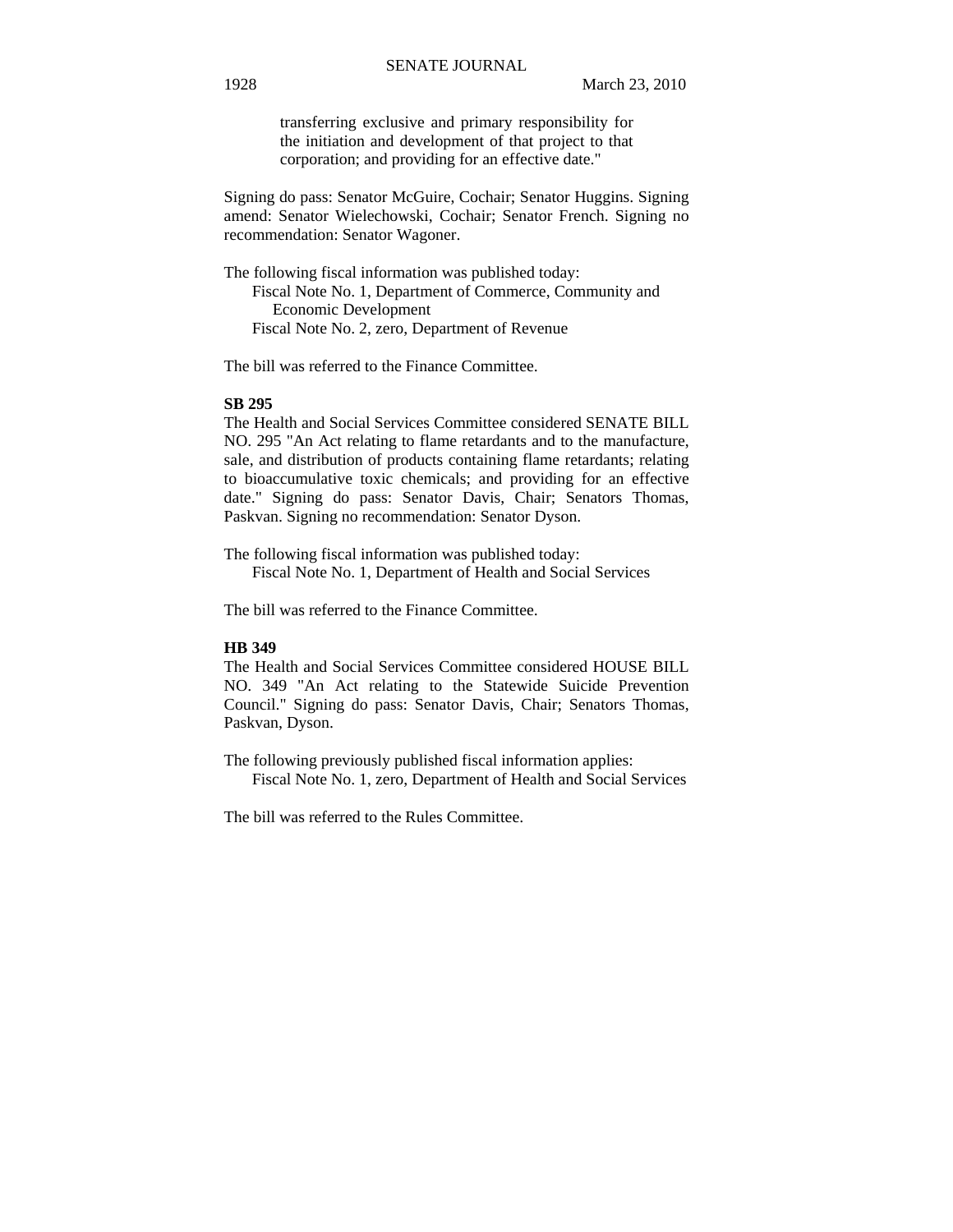#### **Consideration of the Calendar**

#### **Second Reading of Senate Bills**

## **SB 215**

SENATE BILL NO. 215 "An Act requiring the Department of Health and Social Services to accept federal prescription drug benefits or to provide comparable benefits for residents of the Alaska Pioneers' Home" was read the second time.

Senator Ellis moved and asked unanimous consent that the bill be considered engrossed, advanced to third reading and placed on final passage. Without objection, it was so ordered.

SENATE BILL NO. 215 was read the third time.

Senators French, Dyson, Paskvan, Meyer, Egan, Huggins, Thomas, Stevens, Menard moved and asked unanimous consent to be shown as cosponsors on the bill. Without objection, it was so ordered.

The question being: "Shall SENATE BILL NO. 215 "An Act requiring the Department of Health and Social Services to accept federal prescription drug benefits or to provide comparable benefits for residents of the Alaska Pioneers' Home" pass the Senate?" The roll was taken with the following result:

SB 215

Third Reading - Final Passage

#### **YEAS: 19 NAYS: 0 EXCUSED: 1 ABSENT: 0**

Yeas: Bunde, Coghill, Davis, Dyson, Egan, Ellis, French, Hoffman, Huggins, Kookesh, McGuire, Menard, Meyer, Olson, Paskvan, Stedman, Stevens, Thomas, Wielechowski

Excused: Wagoner

and so, SENATE BILL NO. 215 passed the Senate and was referred to the Secretary for engrossment.

#### **SB 238**

SENATE BILL NO. 238 "An Act amending the eligibility threshold for medical assistance for persons in a medical or intermediate care facility" was read the second time.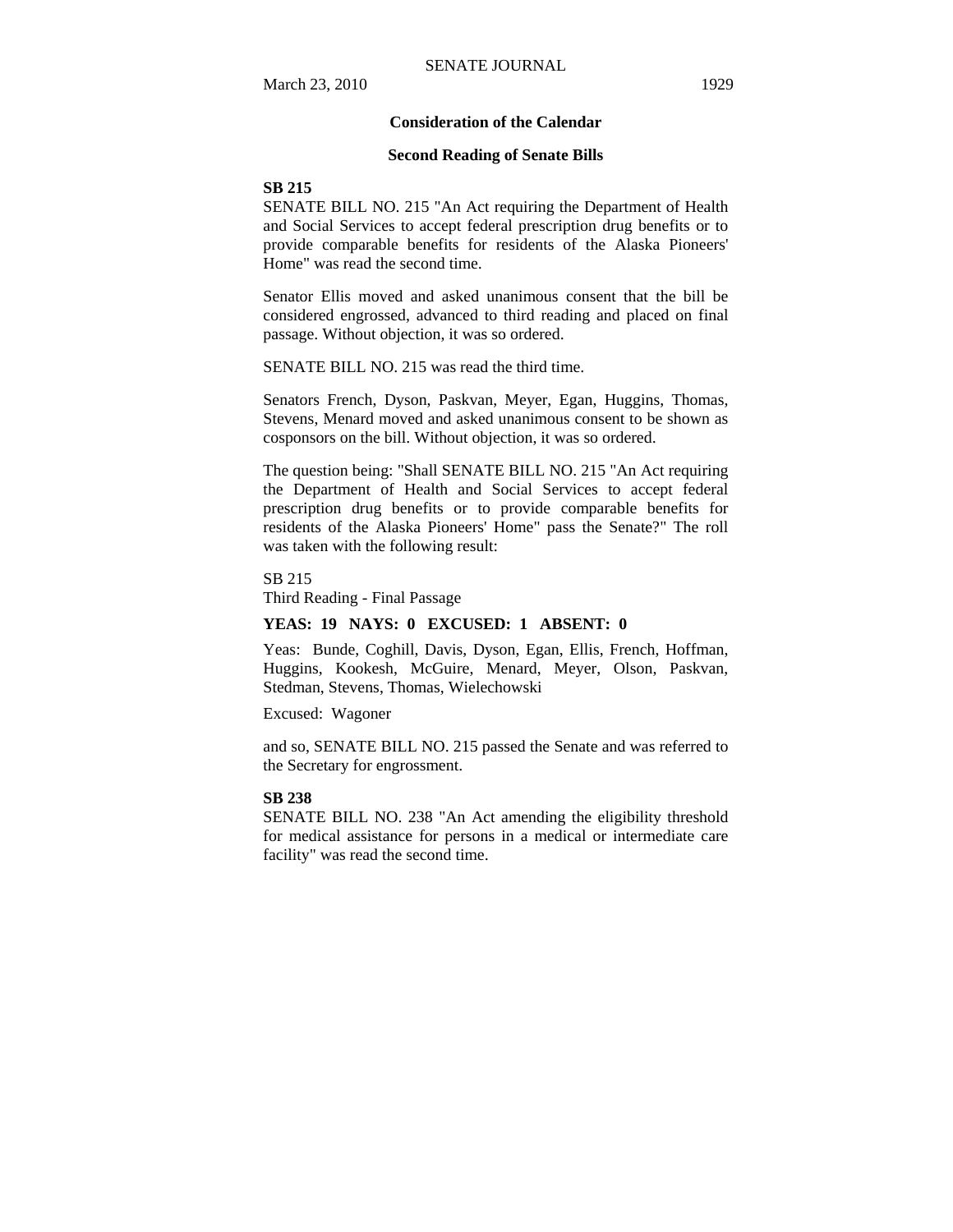Senator Ellis moved and asked unanimous consent that the bill be considered engrossed, advanced to third reading and placed on final passage. Without objection, it was so ordered.

SENATE BILL NO. 238 was read the third time.

The question being: "Shall SENATE BILL NO. 238 "An Act amending the eligibility threshold for medical assistance for persons in a medical or intermediate care facility" pass the Senate?" The roll was taken with the following result:

SB 238

Third Reading - Final Passage

#### **YEAS: 19 NAYS: 0 EXCUSED: 1 ABSENT: 0**

Yeas: Bunde, Coghill, Davis, Dyson, Egan, Ellis, French, Hoffman, Huggins, Kookesh, McGuire, Menard, Meyer, Olson, Paskvan, Stedman, Stevens, Thomas, Wielechowski

Excused: Wagoner

and so, SENATE BILL NO. 238 passed the Senate and was referred to the Secretary for engrossment.

#### **SB 261**

SENATE BILL NO. 261 "An Act relating to the membership of the Alcoholic Beverage Control Board; and providing for an effective date" was read the second time.

Senator Paskvan, Chair, moved and asked unanimous consent for the adoption of the Labor and Commerce Committee Substitute offered on page 1860. Without objection, CS FOR SENATE BILL NO. 261(L&C) was adopted.

Senator Ellis moved and asked unanimous consent that the bill be considered engrossed, advanced to third reading and placed on final passage. Without objection, it was so ordered.

CS FOR SENATE BILL NO. 261(L&C) was read the third time.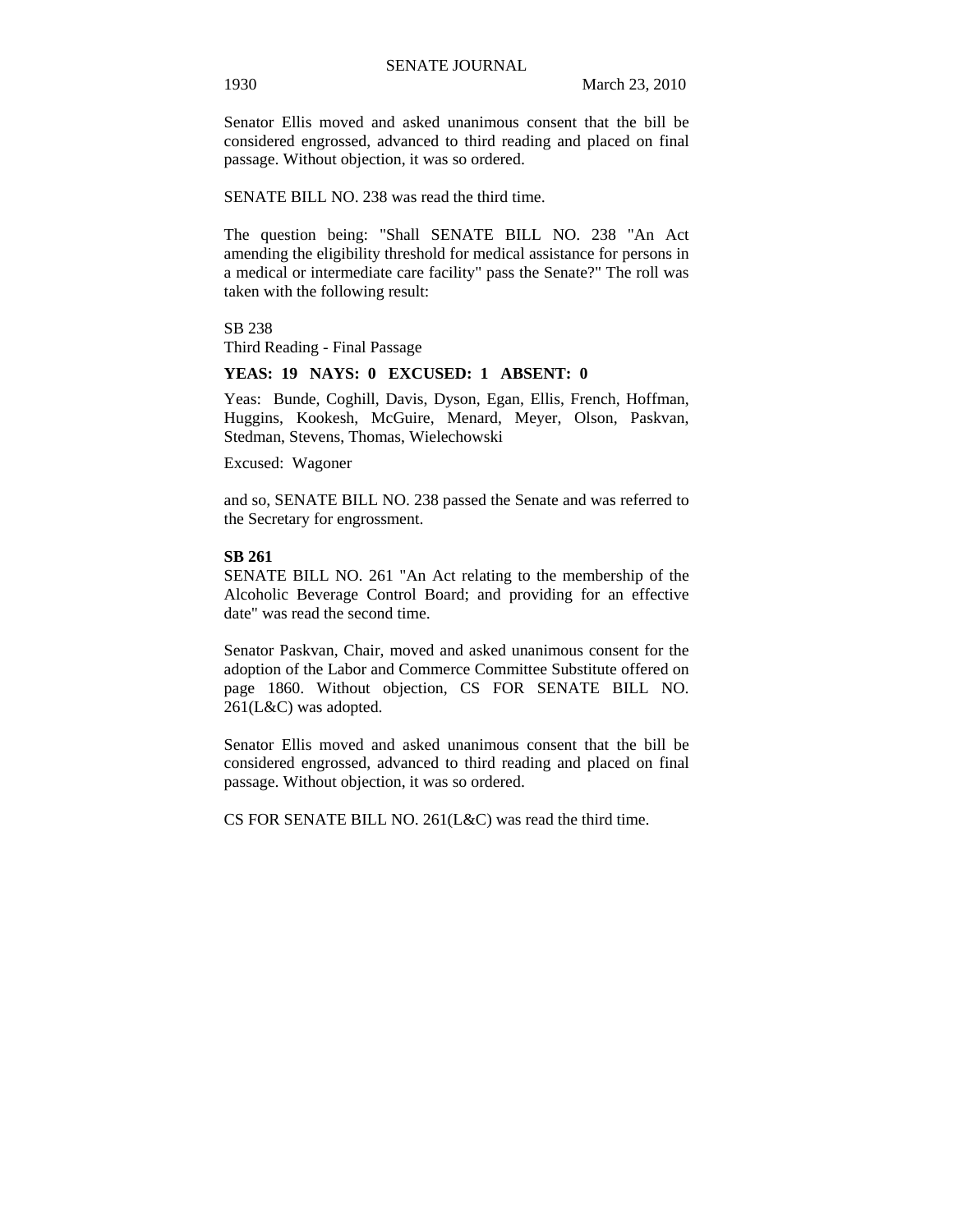The question being: "Shall CS FOR SENATE BILL NO. 261(L&C) "An Act relating to the membership of the Alcoholic Beverage Control Board; and providing for an effective date" pass the Senate?" The roll was taken with the following result:

CSSB 261(L&C) Third Reading - Final Passage Effective Date

#### **YEAS: 18 NAYS: 1 EXCUSED: 1 ABSENT: 0**

Yeas: Coghill, Davis, Dyson, Egan, Ellis, French, Hoffman, Huggins, Kookesh, McGuire, Menard, Meyer, Olson, Paskvan, Stedman, Stevens, Thomas, Wielechowski

Nays: Bunde

Excused: Wagoner

and so, CS FOR SENATE BILL NO. 261(L&C) passed the Senate.

Senator Ellis moved and asked unanimous consent that the vote on the passage of the bill be considered the vote on the effective date clause. Without objection, it was so ordered and the bill was referred to the Secretary for engrossment.

## **SB 307**

SENATE BILL NO. 307 "An Act relating to residential shelters for runaway minors" was read the second time.

Senator Ellis moved and asked unanimous consent that the bill be considered engrossed, advanced to third reading and placed on final passage. Without objection, it was so ordered.

SENATE BILL NO. 307 was read the third time.

The question being: "Shall SENATE BILL NO. 307 "An Act relating to residential shelters for runaway minors" pass the Senate?" The roll was taken with the following result: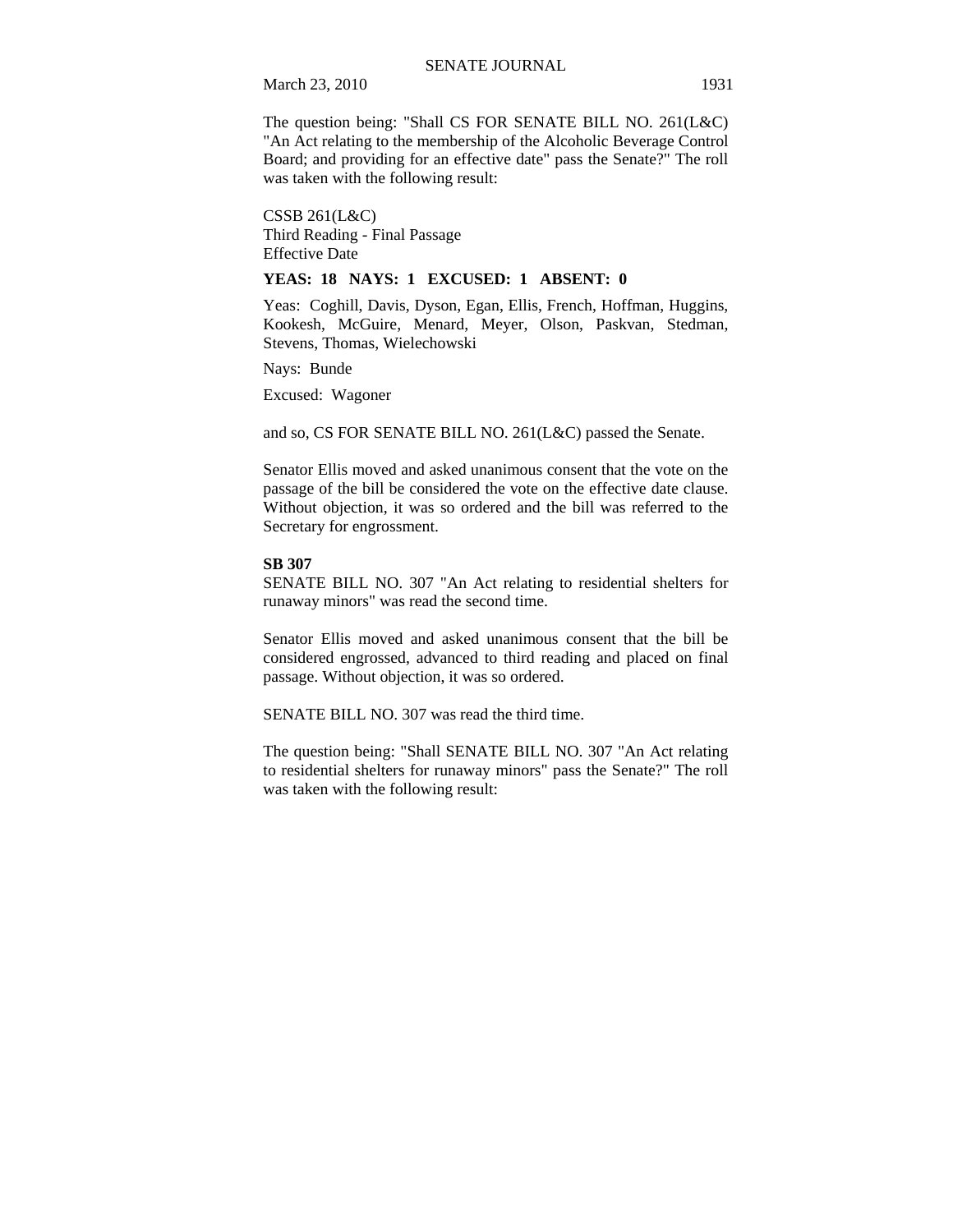SB 307 Third Reading - Final Passage

## **YEAS: 19 NAYS: 0 EXCUSED: 1 ABSENT: 0**

Yeas: Bunde, Coghill, Davis, Dyson, Egan, Ellis, French, Hoffman, Huggins, Kookesh, McGuire, Menard, Meyer, Olson, Paskvan, Stedman, Stevens, Thomas, Wielechowski

Excused: Wagoner

and so, SENATE BILL NO. 307 passed the Senate and was referred to the Secretary for engrossment.

#### **Citations**

Honoring - Betty Mathews Representative(s) Gatto Senator(s) Menard, Stevens, Bunde, Coghill, Davis, Dyson, Egan, Ellis, Hoffman, Huggins, Kookesh, McGuire, Meyer, Olson, Paskvan, Stedman, Thomas, Wagoner, Wielechowski

Honoring - Morgan Fawcett

Representative(s) Kerttula, Munoz

Senator(s) Egan, Stevens, Bunde, Coghill, Davis, Dyson, Ellis, Hoffman, Huggins, Kookesh, McGuire, Menard, Meyer, Olson, Paskvan, Stedman, Thomas, Wagoner, Wielechowski

Honoring - Kerry Weiland

Representative(s) Stoltze, Gatto, Keller, Neuman, Harris Senator(s) Huggins, Menard, Coghill, Stevens, Bunde, Davis, Dyson, Egan, Ellis, French, Hoffman, Kookesh, McGuire, Meyer, Olson, Paskvan, Stedman, Thomas, Wagoner, Wielechowski

Honoring - Mat-Su Miners Baseball Team Representative(s) Stoltze, Gatto, Keller, Neuman, Harris Senator(s) Huggins, Menard, Coghill, Stevens, Bunde, Davis, Dyson, Egan, Ellis, Hoffman, Kookesh, McGuire, Meyer, Olson, Paskvan, Stedman, Thomas, Wagoner, Wielechowski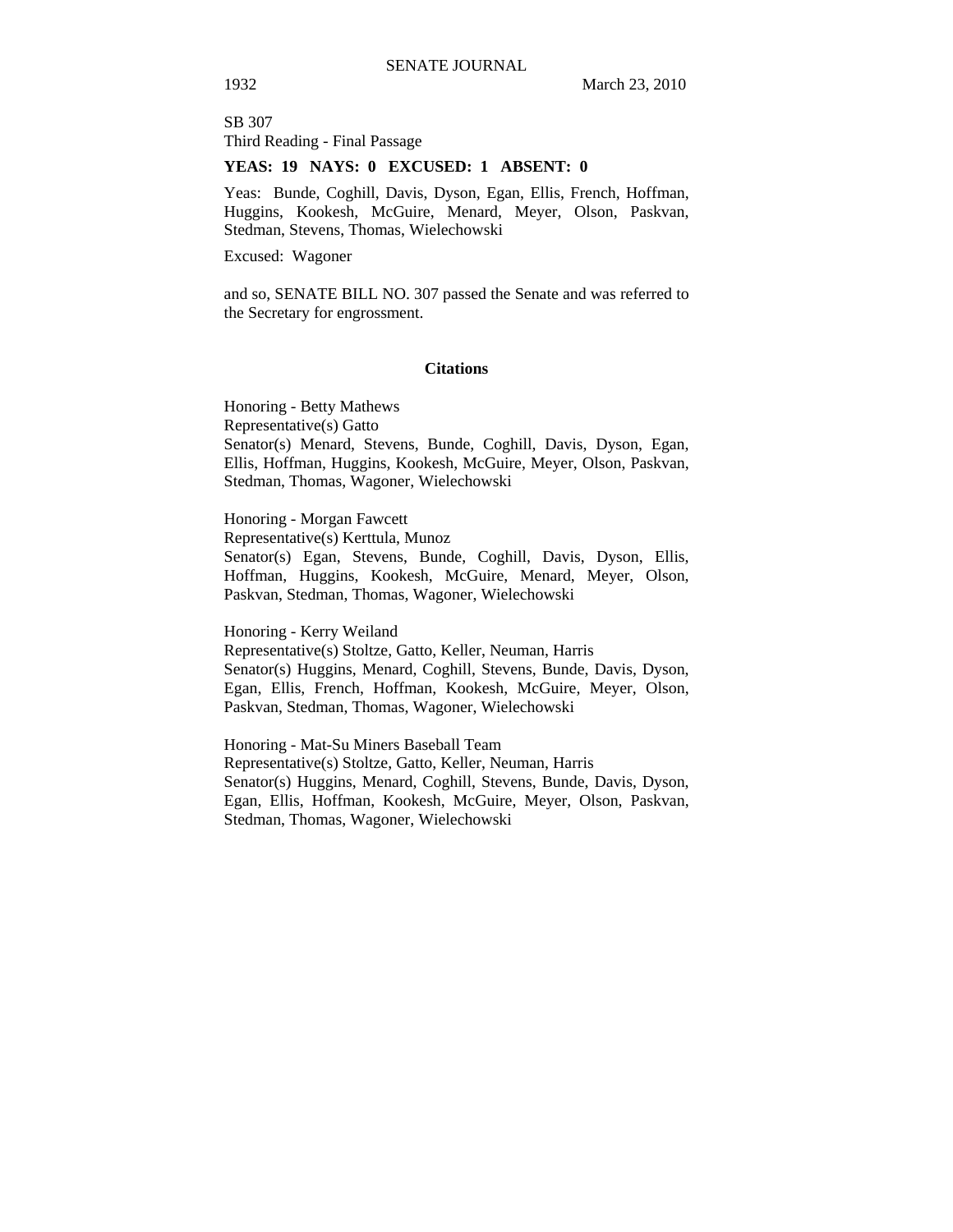Honoring - Laura Ann Hulsebus Representative(s) Stoltze Senator(s) Dyson, Huggins, Stevens, Bunde, Coghill, Davis, Egan, Ellis, Hoffman, Kookesh, McGuire, Menard, Meyer, Olson, Paskvan, Stedman, Thomas, Wagoner, Wielechowski

Honoring - Zachary Thomas Keller Representative(s) Gatto, Keller Senator(s) Menard, Stevens, Bunde, Coghill, Davis, Dyson, Egan, Ellis, Hoffman, Huggins, Kookesh, McGuire, Meyer, Olson, Paskvan, Stedman, Thomas, Wagoner, Wielechowski

In Memoriam - Ruth Flournoy

Senator(s) Bunde, Stevens, Coghill, Davis, Dyson, Egan, Ellis, Hoffman, Huggins, Kookesh, McGuire, Menard, Meyer, Olson, Paskvan, Stedman, Thomas, Wagoner, Wielechowski

In Memoriam - Lawrence Colbert

Senator(s) Davis, Stevens, Bunde, Coghill, Dyson, Egan, Ellis, Hoffman, Huggins, Kookesh, McGuire, Menard, Meyer, Olson, Paskvan, Stedman, Thomas, Wagoner, Wielechowski

In Memoriam - Kevin Lamont Burney

Senator(s) Davis, Stevens, Bunde, Coghill, Dyson, Egan, Ellis, Hoffman, Huggins, Kookesh, McGuire, Menard, Meyer, Olson, Paskvan, Stedman, Thomas, Wagoner, Wielechowski

In Memoriam - Portia Phillips

Senator(s) Davis, Stevens, Bunde, Coghill, Dyson, Egan, Ellis, Hoffman, Huggins, Kookesh, McGuire, Menard, Meyer, Olson, Paskvan, Stedman, Thomas, Wagoner, Wielechowski

In Memoriam - Clifford Lowell Hudson Senator(s) Huggins, Stevens, Bunde, Coghill, Davis, Dyson, Egan, Ellis, French, Hoffman, Kookesh, McGuire, Menard, Meyer, Olson, Paskvan, Stedman, Thomas, Wagoner, Wielechowski Representative(s) Neuman, Gatto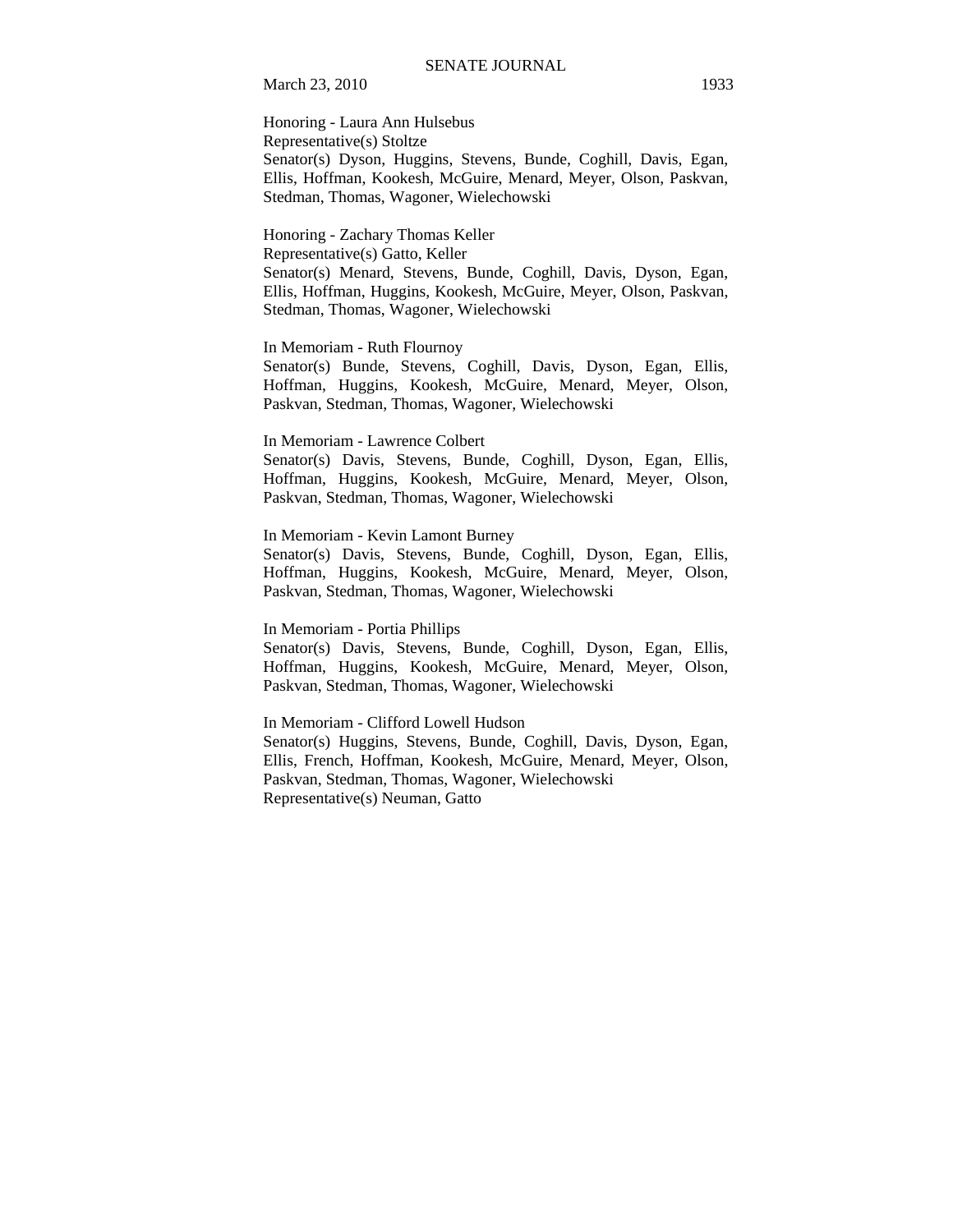In Memoriam - Harriet Louise Cox Easley Representative(s) Gatto Senator(s) Menard, Stevens, Bunde, Coghill, Davis, Dyson, Egan, Ellis, Hoffman, Huggins, Kookesh, McGuire, Meyer, Olson, Paskvan, Stedman, Thomas, Wagoner, Wielechowski

In Memoriam - James D. Milne Representative(s) Gatto Senator(s) Menard, Stevens, Bunde, Coghill, Davis, Dyson, Egan, Ellis, Hoffman, Huggins, Kookesh, McGuire, Meyer, Olson, Paskvan, Stedman, Thomas, Wagoner, Wielechowski

In Memoriam - Howell N. 'Howie' Powder Representative(s) Gatto Senator(s) Menard, Stevens, Bunde, Coghill, Davis, Dyson, Egan, Ellis, Hoffman, Huggins, Kookesh, McGuire, Meyer, Olson, Paskvan, Stedman, Thomas, Wagoner, Wielechowski

In Memoriam - Leo T. Oberts Representative(s) Olson Senator(s) Wagoner, Stevens, Bunde, Coghill, Davis, Dyson, Egan, Ellis, Hoffman, Huggins, Kookesh, McGuire, Menard, Meyer, Olson, Paskvan, Stedman, Thomas, Wielechowski

In Memoriam - H.A. 'Red' Boucher

Representative(s) Stoltze, Gardner, Gatto, Keller, Neuman, Harris Senator(s) Ellis, Huggins, Menard, Dyson, Coghill, Stevens, Bunde, Davis, Egan, French, Hoffman, Kookesh, McGuire, Meyer, Olson, Paskvan, Stedman, Thomas, Wagoner, Wielechowski

In Memoriam - Russell Oberg Representative(s) Stoltze, Ramras Senator(s) Huggins, Dyson, Paskvan, Thomas, Stevens, Bunde, Coghill, Davis, Egan, Ellis, Hoffman, Kookesh, McGuire, Menard, Meyer, Olson, Stedman, Wagoner, Wielechowski

In Memoriam - Gail Dial Representative(s) Stoltze Senator(s) Dyson, Huggins, Stevens, Bunde, Coghill, Davis, Egan, Ellis, Hoffman, Kookesh, McGuire, Menard, Meyer, Olson, Paskvan, Stedman, Thomas, Wagoner, Wielechowski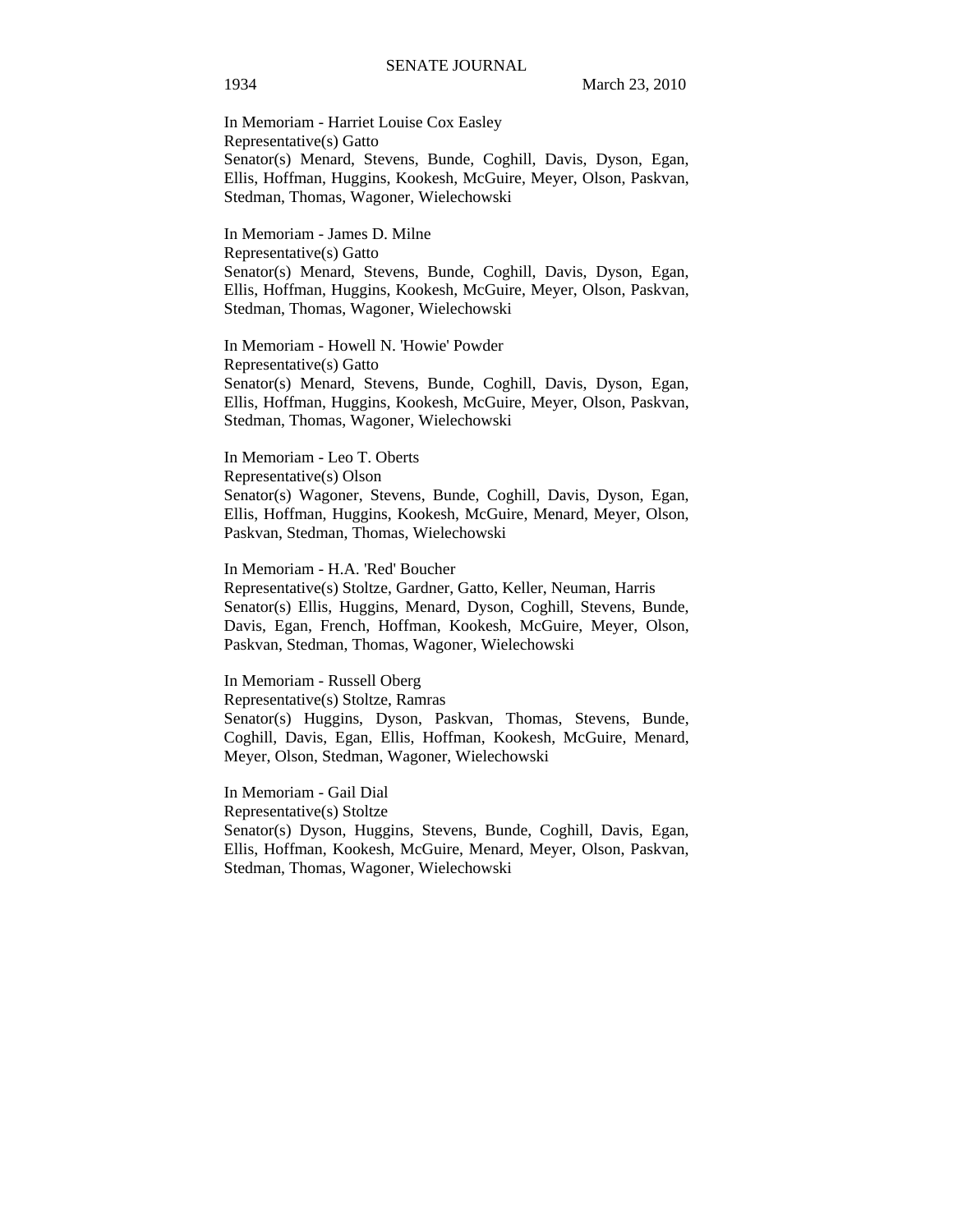In Memoriam - Dan Siegel Representative(s) Stoltze Senator(s) Huggins, Dyson, Stevens, Bunde, Coghill, Davis, Egan, Ellis, Hoffman, Kookesh, McGuire, Menard, Meyer, Olson, Paskvan, Stedman, Thomas, Wagoner, Wielechowski

In Memoriam - Austin E. Helmers Representative(s) Gatto Senator(s) Menard, Stevens, Bunde, Coghill, Davis, Dyson, Egan, Ellis, Hoffman, Huggins, Kookesh, McGuire, Meyer, Olson, Paskvan, Stedman, Thomas, Wagoner, Wielechowski

Senator Ellis moved and asked unanimous consent that the citations be adopted. Without objection, the citations were adopted and referred to the Secretary for transmittal.

#### **Unfinished Business**

Senator Bunde moved and asked unanimous consent to be excused from a call of the Senate on March 29, to morning plane time. Without objection, Senator Bunde was excused.

#### **Announcements**

Announcements are at the end of the journal.

## **Engrossment**

## **SB 215**

SENATE BILL NO. 215 "An Act requiring the Department of Health and Social Services to accept federal prescription drug benefits or to provide comparable benefits for residents of the Alaska Pioneers' Home" was engrossed, signed by the President and Secretary and transmitted to the House for consideration.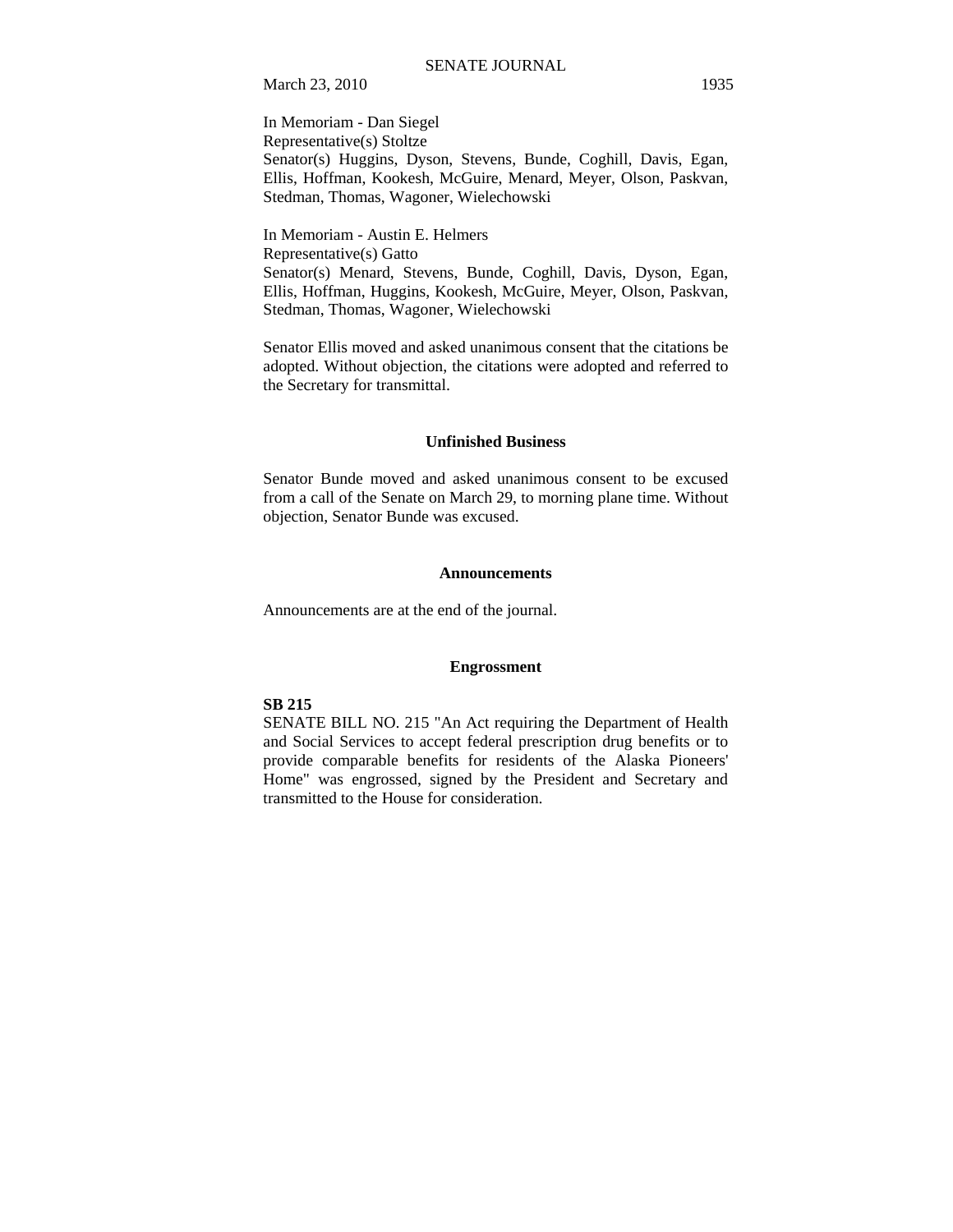## **SB 238**

SENATE BILL NO. 238 "An Act amending the eligibility threshold for medical assistance for persons in a medical or intermediate care facility" was engrossed, signed by the President and Secretary and transmitted to the House for consideration.

## **SB 261**

CS FOR SENATE BILL NO. 261(L&C) "An Act relating to the membership of the Alcoholic Beverage Control Board; and providing for an effective date" was engrossed, signed by the President and Secretary and transmitted to the House for consideration.

# **SB 307**

SENATE BILL NO. 307 "An Act relating to residential shelters for runaway minors" was engrossed, signed by the President and Secretary and transmitted to the House for consideration.

#### **Adjournment**

Senator Ellis moved and asked unanimous consent that the Senate stand in adjournment until 11:00 a.m., March 24, 2010. Without objection, the Senate adjourned at 11:33 a.m.

> Kirsten Waid Secretary of the Senate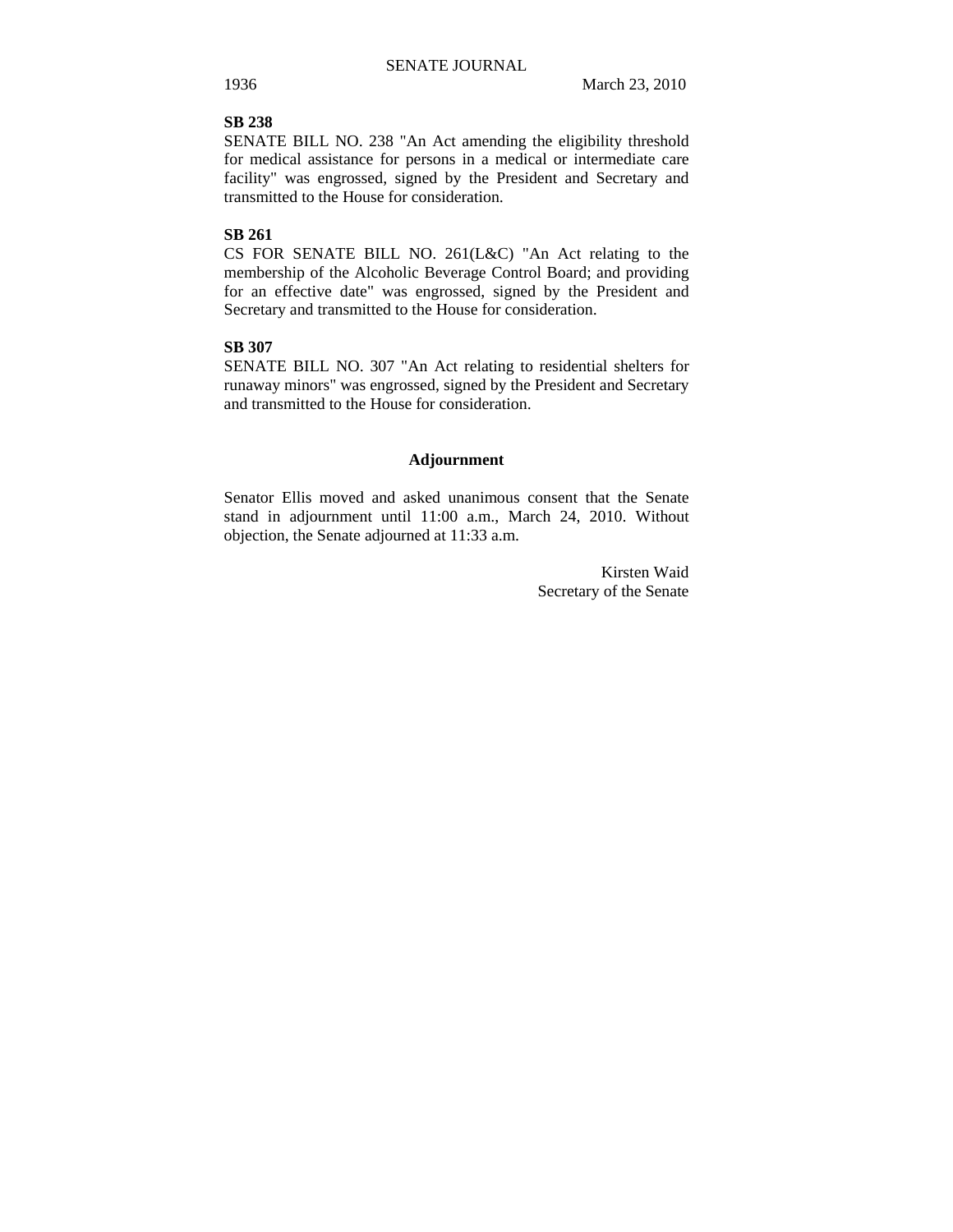#### **Announcements**

Americans with Disabilities Act Notice - Persons with disabilities who require special accommodation or alternative communication formats to access committee meetings may contact the appropriate committee office or the Legislative Information Office in their community. Reasonable advance notice is needed to accommodate the request. For further information, call the ADA Coordinator at 465-3854 Voice/465-4980 TDD.

## **STANDING COMMITTEES**

+ indicates teleconference

= indicates bill previously heard/scheduled

## **COMMUNITY & REGIONAL AFFAIRS**

| <b>Mar 23</b> | <b>Tuesday</b>                   | Beltz 105 (tsbldg) | 3:30 PM |
|---------------|----------------------------------|--------------------|---------|
|               | -- MEETING CANCELED --           |                    |         |
|               | Bills Previously Heard/Scheduled |                    |         |

|     | <b>Mar 25</b> | <b>Thursday</b>                          | Beltz 105 (tsbldg) | $3:30$ PM |
|-----|---------------|------------------------------------------|--------------------|-----------|
|     |               | SB 201 MUNICIPAL PROPERTY TAX EXEMPTIONS |                    |           |
| $+$ |               | Bills Previously Heard/Scheduled         |                    |           |

----------------------------------------

#### **EDUCATION**

| <b>Mar 24</b> | Wednesdav                               | Beltz 105 (tsbldg)                      | 8:00 AM |
|---------------|-----------------------------------------|-----------------------------------------|---------|
|               |                                         | + HB 360 YOUTH ACADEMY: STUDENT RECORDS |         |
| $+$           | <b>Bills Previously Heard/Scheduled</b> |                                         |         |
| <b>Mar 26</b> | Friday                                  | Beltz 105 (tsbldg)                      | 8:00 AM |
| $+$           | Bills Previously Heard/Scheduled        |                                         |         |

#### **FINANCE**

----------------------------------------

| <b>Mar 23</b> | <b>Tuesday</b>                            | <b>Senate Finance 532</b>                      | 9:00 AM |
|---------------|-------------------------------------------|------------------------------------------------|---------|
|               |                                           | += HB 300 APPROP: OPERATING BUDGET/LOANS/FUNDS |         |
|               | $\pm$ HB 302 APPROP: MENTAL HEALTH BUDGET |                                                |         |
|               | Dille Draviously Hoord Cohodulad          |                                                |         |

+ Bills Previously Heard/Scheduled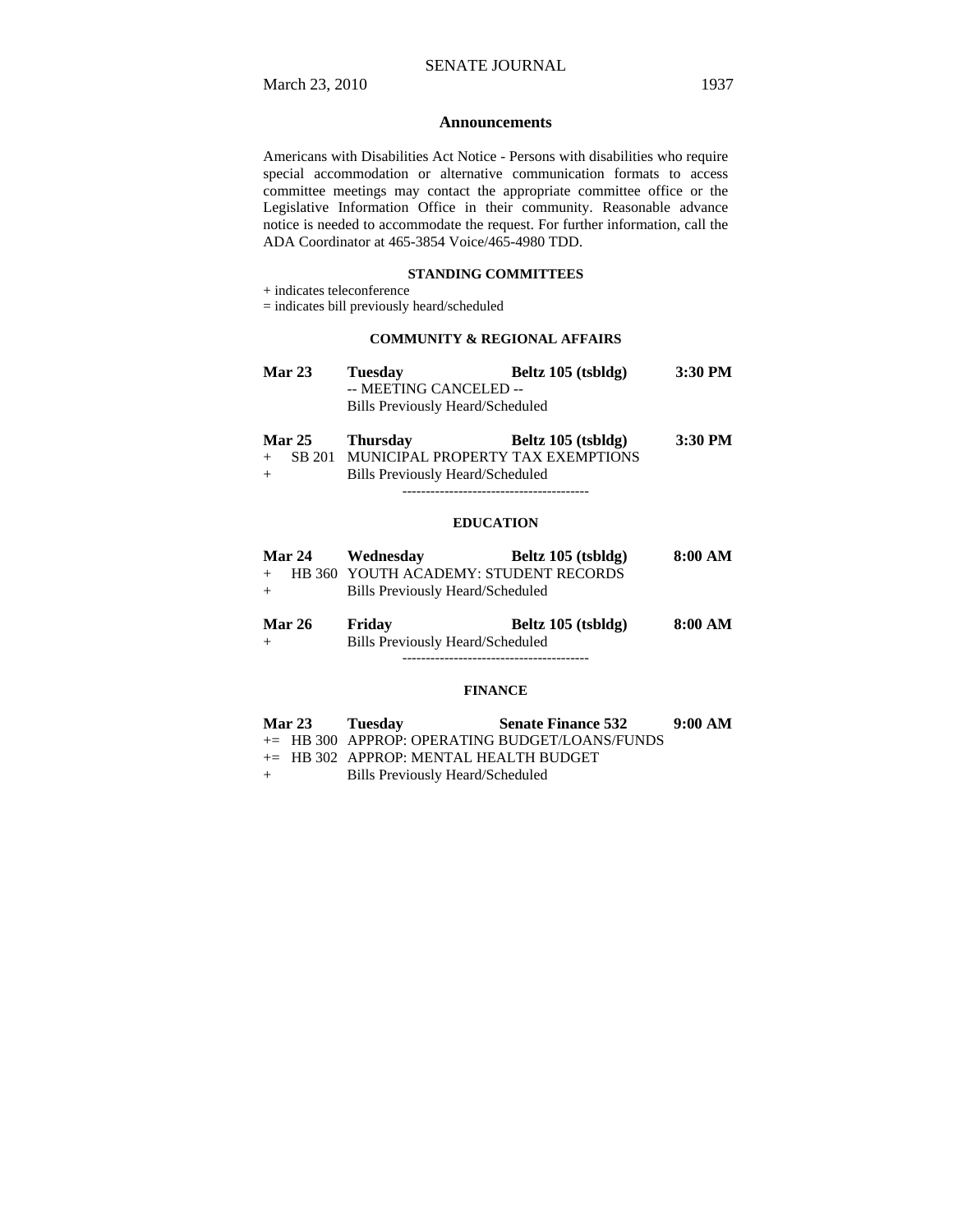## **FINANCE (continued)**

|                    | Mar 23       | <b>Tuesday</b>                               | <b>Senate Finance 532</b>                         | 1:30 PM |  |
|--------------------|--------------|----------------------------------------------|---------------------------------------------------|---------|--|
| $\hspace{0.1mm} +$ | SB 279       | MORTGAGE LENDING                             |                                                   |         |  |
| $^{+}$             |              | SB 217 GUARANTEED REVENUE BONDS FOR VETERANS |                                                   |         |  |
| $^{+}$             |              | SB 284 CAMPAIGN EXPENDITURES                 |                                                   |         |  |
| $^{+}$             |              | <b>Bills Previously Heard/Scheduled</b>      |                                                   |         |  |
|                    | $\pm$ SB 247 | EXTENDING BOARD OF PHARMACY                  |                                                   |         |  |
|                    |              |                                              | $+=$ SB 248 EXTEND BD OF MARITAL & FAMILY THERAPY |         |  |
|                    |              |                                              | += SB 262 EXTEND BOARD OF SOCIAL WORK EXAMINERS   |         |  |
| $+=$               | SB 263       |                                              | EXTEND BOARD OF PROFESSIONAL COUNSELORS           |         |  |
|                    | Mar 24       | Wednesday                                    | <b>Senate Finance 532</b>                         | 9:00 AM |  |
| $+$                |              | <b>Statewide Public Testimony:</b>           |                                                   |         |  |
| $+=$               |              |                                              | HB 300 APPROP: OPERATING BUDGET/LOANS/FUNDS       |         |  |
| $+=$               |              | HB 302 APPROP: MENTAL HEALTH BUDGET          |                                                   |         |  |
| $^{+}$             |              | -- Public Testimony 2 Minute Limit --        |                                                   |         |  |
|                    |              | 9:00 - 9:45 a.m. Juneau                      |                                                   |         |  |
|                    |              | 10:00 - 10:45 a.m. Kenai, Valdez,            |                                                   |         |  |
|                    |              | Ketchikan, Kodiak, Seward, Matsu,            |                                                   |         |  |
|                    |              | Glennallen, Tok                              |                                                   |         |  |
|                    |              | 1:30 - 2:15 p.m. Fairbanks                   |                                                   |         |  |
|                    |              | 2:30 - 3:15 p.m. Anchorage                   |                                                   |         |  |
|                    |              | 3:30 - 4:00 p.m. Sitka, Wrangell,            |                                                   |         |  |
|                    |              | Petersburg, Homer, Dillingham, Cordova       |                                                   |         |  |
|                    |              | 4:15 - 5:00 p.m. Bethel, Kotzebue,           |                                                   |         |  |
|                    |              | Barrow, Nome, Delta Junction, Offnets        |                                                   |         |  |
| $\hspace{0.1mm} +$ |              | <b>Bills Previously Heard/Scheduled</b>      |                                                   |         |  |
|                    | Mar $25$     | <b>Thursday</b>                              | <b>Senate Finance 532</b>                         | 9:00 AM |  |
| $+$                | SB 220       |                                              | ENERGY EFFICIENCY/ ALTERNATIVE ENERGY             |         |  |
| $+$                |              | <b>Bills Previously Heard/Scheduled</b>      |                                                   |         |  |
|                    | Mar 25       | <b>Thursday</b>                              | <b>Senate Finance 532</b>                         | 1:30 PM |  |
| $+=$               |              |                                              | HB 300 APPROP: OPERATING BUDGET/LOANS/FUNDS       |         |  |
|                    |              | += HB 302 APPROP: MENTAL HEALTH BUDGET       |                                                   |         |  |
| $^{+}$             |              | <b>Bills Previously Heard/Scheduled</b>      |                                                   |         |  |
|                    | Mar 26       | Friday                                       | <b>Senate Finance 532</b>                         | 9:00 AM |  |
| $^{+}$             |              | SB 92 U.S. PRESIDENTIAL ELECTION COMPACT     |                                                   |         |  |
| $+$                | SB 234       |                                              | EXTEND ALCOHOLIC BEVERAGE CONTROL BOARD           |         |  |
| $^{+}$             | SB 264       |                                              | COMMERCIAL FISHING & AGRICULTURE BANK             |         |  |
|                    |              | D. He Desviessely Heard (Calcedyled)         |                                                   |         |  |

+ Bills Previously Heard/Scheduled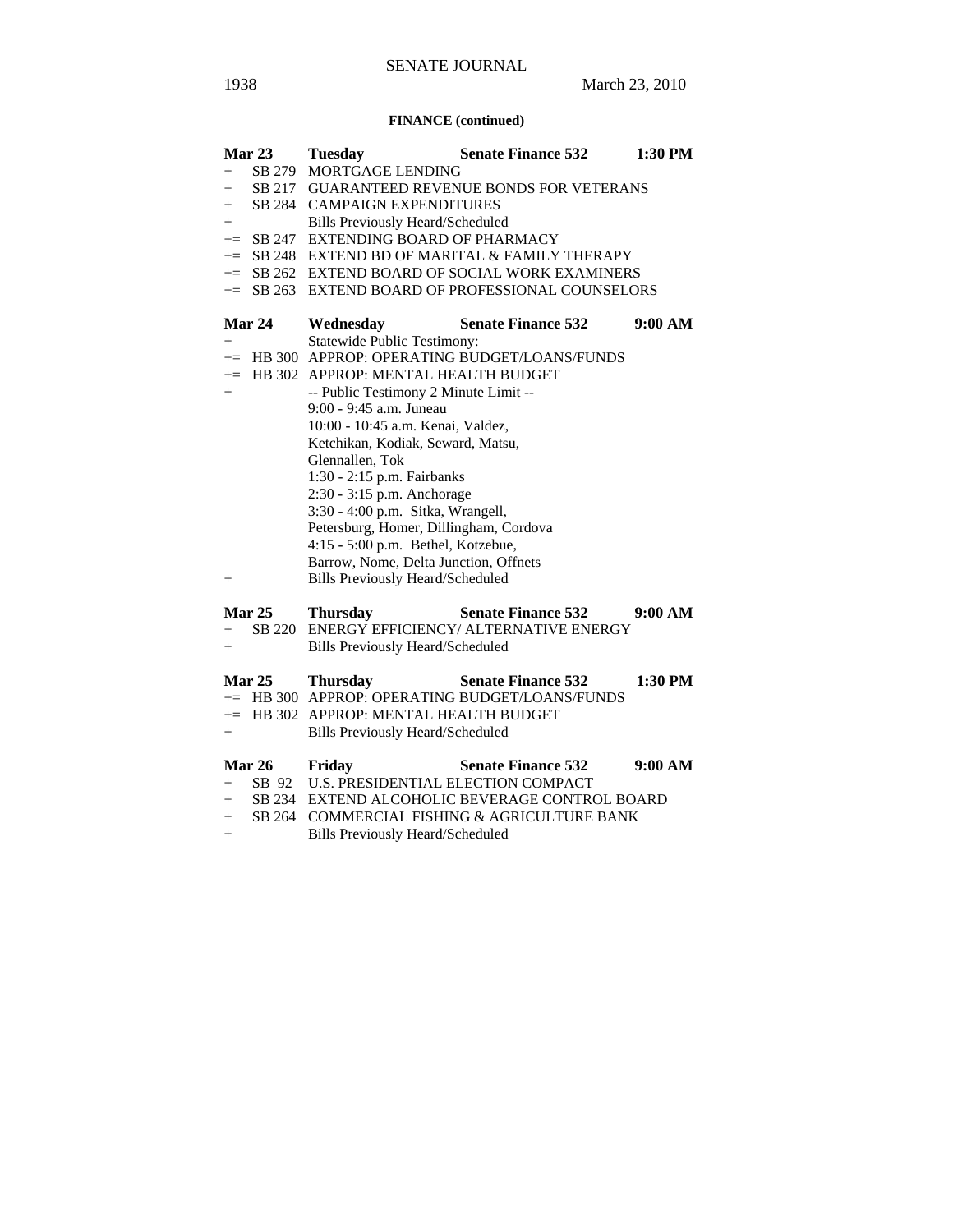# SENATE JOURNAL

## **FINANCE (continued)**

| <b>Mar 26</b><br>$+$               | Friday<br>$+=$ HB 302 APPROP: MENTAL HEALTH BUDGET<br><b>Bills Previously Heard/Scheduled</b>                     | <b>Senate Finance 532</b><br>+= HB 300 APPROP: OPERATING BUDGET/LOANS/FUNDS | 1:30 PM  |
|------------------------------------|-------------------------------------------------------------------------------------------------------------------|-----------------------------------------------------------------------------|----------|
| <b>Mar 27</b><br>$+$               | <b>Saturday</b><br>Bills Previously Heard/Scheduled                                                               | <b>Senate Finance 532</b>                                                   | 10:00 AM |
|                                    |                                                                                                                   | <b>HEALTH &amp; SOCIAL SERVICES</b>                                         |          |
| Mar 24                             | Wednesday<br>No Meeting Scheduled                                                                                 | <b>Butrovich 205</b>                                                        | 1:30 PM  |
| <b>Mar 26</b>                      | Friday<br>No Meeting Scheduled                                                                                    | <b>Butrovich 205</b>                                                        | 1:30 PM  |
|                                    |                                                                                                                   | <b>JUDICIARY</b>                                                            |          |
| SB 63<br>$+$<br>$^{+}$             | + SB 46 CHILD SUPPORT AWARDS<br><b>TRANSFER RESTRICTIONS ON TRUSTS</b><br><b>Bills Previously Heard/Scheduled</b> | Mar 24 Wednesday Beltz 105 (tsbldg)                                         | 1:30 PM  |
| <b>Mar 26</b><br>$+$<br>$+$<br>$+$ | Friday<br>SB 190 BIOMETRIC INFORMATION FOR ID<br><b>Bills Previously Heard/Scheduled</b>                          | Beltz 105 (tsbldg)<br>SJR 28 ECUMENICAL PATRIARCHATE OF TURKEY              | 1:30 PM  |
|                                    |                                                                                                                   | <b>LABOR &amp; COMMERCE</b>                                                 |          |
| Mor 23                             | Tueedov                                                                                                           | Roltz 105 (tehlda)                                                          | 1.30 PM  |

| <b>Mar 23</b> |  | <b>Tuesday</b>                    | Beltz 105 (tsbldg) | $1:30$ PM |
|---------------|--|-----------------------------------|--------------------|-----------|
|               |  | -- Please Note Time Change --     |                    |           |
| $+$           |  | SB 289 DISCLAIMERS; TRUSTS        |                    |           |
|               |  | $\le$ Bill Hearing Canceled $>$   |                    |           |
|               |  | SB 296 LONG-TERM CARE INSURANCE   |                    |           |
| $+$           |  | SB 278 LEAVE FOR MILITARY SPOUSES |                    |           |
|               |  | 1/01 11 11 11 1/01 11 11          |                    |           |

+ Bills Previously Heard/Scheduled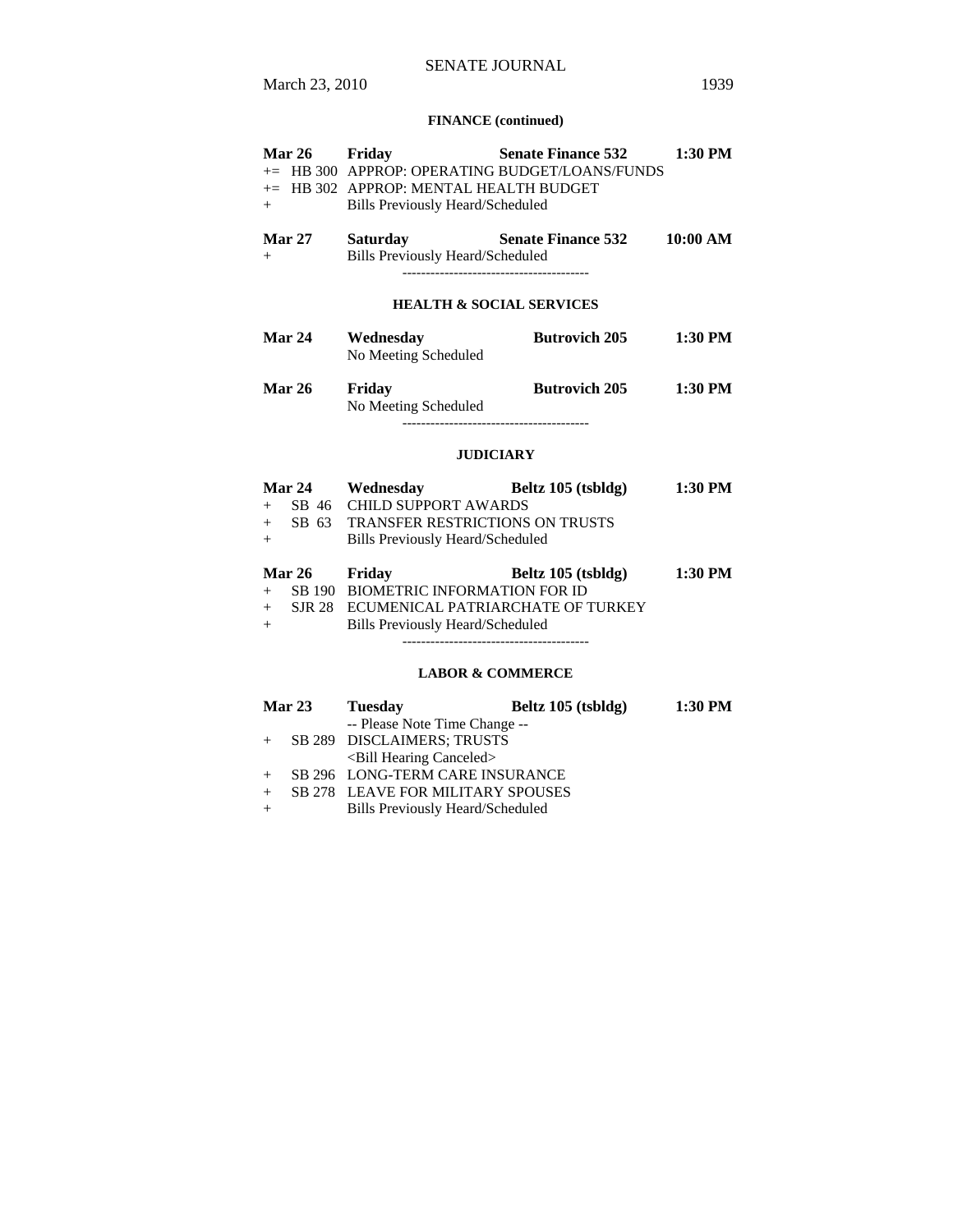## **LABOR & COMMERCE (continued)**

|                               | <b>Mar 25</b> | <b>Thursday</b>                                   | Beltz 105 (tsbldg) | 1:30 PM |
|-------------------------------|---------------|---------------------------------------------------|--------------------|---------|
| -- Please Note Time Change -- |               |                                                   |                    |         |
|                               |               | $+=$ SB 258 DENTAL CARE INSURANCE                 |                    |         |
|                               |               | + SCR 16 ECONOMIC DEVELOPMENT PLANNING COMMISSION |                    |         |
| $+$                           |               | SB 303 WORKERS' COMPENSATION AND CONTRACTORS      |                    |         |
| $+$                           |               | <b>Bills Previously Heard/Scheduled</b>           |                    |         |
|                               |               |                                                   |                    |         |

#### **RESOURCES**

|     |               | Mar 24 Wednesday                              | <b>Butrovich 205</b> | 3:30 PM |
|-----|---------------|-----------------------------------------------|----------------------|---------|
|     |               | $+=$ SB 294 SPORT FISH GUIDE LICENSES         |                      |         |
|     |               | + SB 275 AQUATIC FARMING                      |                      |         |
|     |               | + SB 143 RAILBELT ENERGY & TRANSMISSION CORP. |                      |         |
| $+$ |               | Bills Previously Heard/Scheduled              |                      |         |
|     |               |                                               |                      |         |
|     | <b>Mar 25</b> | <b>Thursday</b>                               | <b>Butrovich 205</b> | 3:30 PM |
|     | . CD 10       | DOMESTIC MATURAL CAS & ALT EMERCY             |                      |         |

|     | $\pm$ SR 10 DOMESTIC NATURAL GAS & ALT. ENERGY    |
|-----|---------------------------------------------------|
|     | $\pm$ SB 143 RAILBELT ENERGY & TRANSMISSION CORP. |
| $+$ | Bills Previously Heard/Scheduled                  |

----------------------------------------

## **STATE AFFAIRS**

|     | <b>Mar 23</b> | Tuesdav                          | Beltz 105 (tsbldg)                               | 9:00 AM |
|-----|---------------|----------------------------------|--------------------------------------------------|---------|
|     |               |                                  | + SB 282 PERMANENT FUND DIVIDEND AMOUNT FOR 2010 |         |
|     |               |                                  | SB 249 PUBLIC RECORDS/ELECTRONIC TRANSMISSIONS   |         |
| $+$ |               | Bills Previously Heard/Scheduled |                                                  |         |

| <b>Mar 25</b> | <b>Thursday</b>                         | Beltz 105 (tsbldg)                          | 9:00 AM |
|---------------|-----------------------------------------|---------------------------------------------|---------|
|               | + HCR 20 SEXUAL ASSAULT AWARENESS MONTH |                                             |         |
|               |                                         | + HB 24 PROCUREMENT PREFERENCE FOR VETERANS |         |
|               | 1/01 11:11 11:11 11:11                  |                                             |         |

+ Bills Previously Heard/Scheduled ----------------------------------------

#### **TRANSPORTATION**

| <b>Mar 23</b> | <b>Tuesday</b><br>No Meeting Scheduled  | <b>Butrovich 205</b> | 1:00 PM |
|---------------|-----------------------------------------|----------------------|---------|
| <b>Mar 25</b> | <b>Thursday</b><br>No Meeting Scheduled | <b>Butrovich 205</b> | 1:00 PM |
|               |                                         |                      |         |